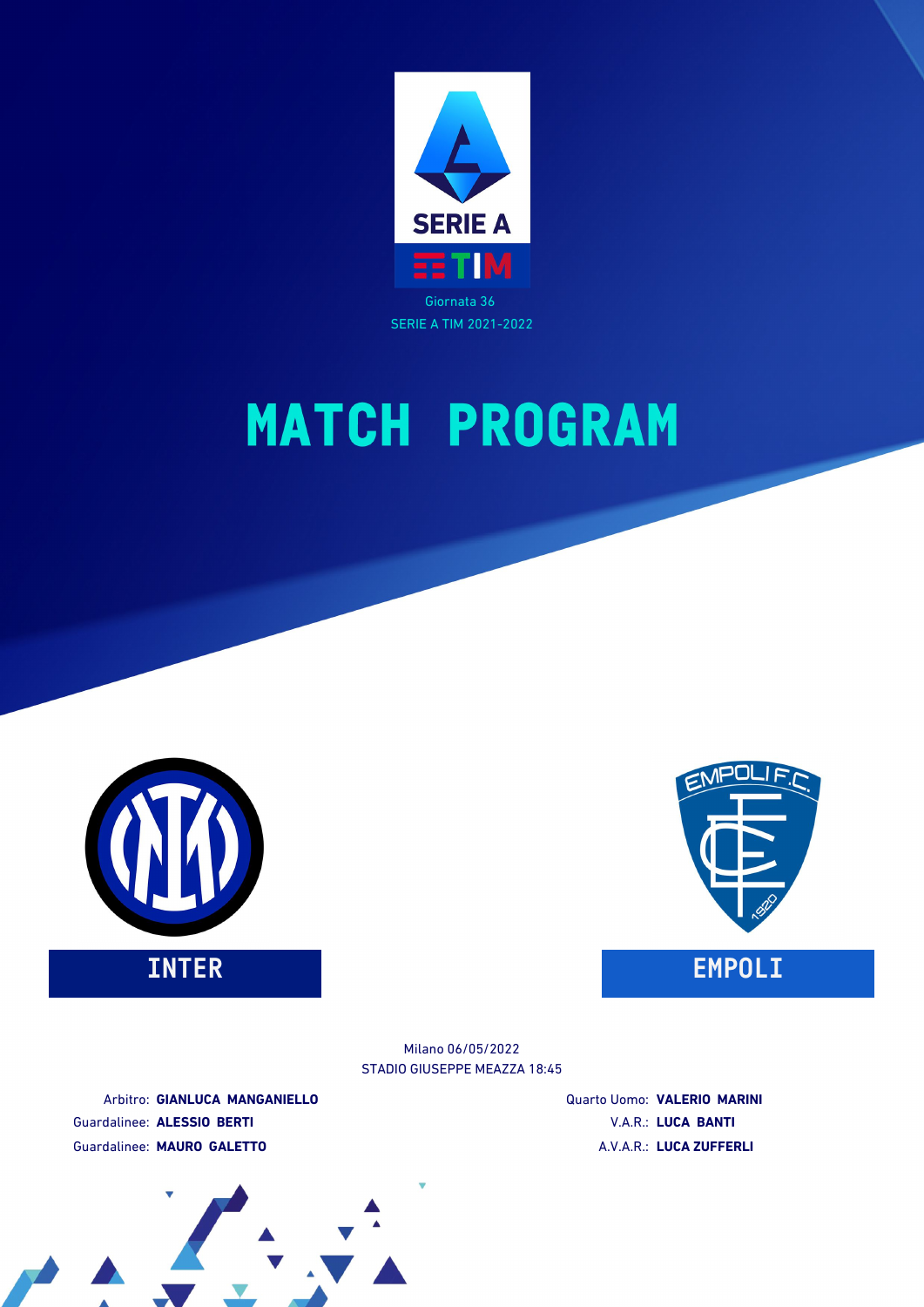

Milano 06/05/2022 STADIO GIUSEPPE MEAZZA - 18:45



### **RISULTATI STAGIONALI**

| <b>TOTALI</b>         | <b>PTG</b> | G  | v  | N              | Þ                | GF | GS | DIFF.RETI         |
|-----------------------|------------|----|----|----------------|------------------|----|----|-------------------|
| <b>INTER</b>          | 75         | 35 | 22 | 9              | 4                | 74 | 29 | $+45$             |
| <b>EMPOLI</b>         | 37         | 35 | 9  | 10             | 16               | 46 | 65 | $-19$             |
| <b>CASA/TRASFERTA</b> | <b>PTG</b> | G  | v  | N              | D                | GF | GS | <b>MEDIA GOAL</b> |
| <b>INTER</b>          | 39         | 17 | 12 | $\overline{3}$ | $\overline{2}$   | 41 | 14 | 2.4               |
| <b>EMPOLI</b>         | 21         | 17 | 5  | $\bullet$      | $\boldsymbol{6}$ | 19 | 22 | 1.1               |

### **ULTIMI PRECEDENTI**

| 2021-22 10^ G | <b>EMPOLI</b>                         | <b>INTER</b>                                |         |
|---------------|---------------------------------------|---------------------------------------------|---------|
| 27/10/2021    |                                       | 34'(1°T) D. D'AMBROSIO, 21'(2°T) F. DIMARCO | $0-2$   |
| 2018-19 38^ G | <b>INTER</b>                          | <b>EMPOLI</b>                               |         |
| 26/05/2019    | 6'(2°T) KEITA, 36'(2°T) R. NAINGGOLAN | 31'(2°T) H. TRAORE                          | $2 - 1$ |
| 2018-19 19^ G | <b>EMPOLI</b>                         | <b>INTER</b>                                |         |
| 29/12/2018    |                                       | <b>27'(2°T) KEITA</b>                       | $0 - 1$ |
| 2016-17 24^ G | <b>INTER</b>                          | <b>EMPOLI</b>                               |         |
| 12/02/2017    | $14'(1°T)$ EDER, 9'(2°T) A. CANDREVA  |                                             | $2 - 0$ |
| 2016-175^ G   | <b>EMPOLI</b>                         | <b>INTER</b>                                |         |
| 21/09/2016    |                                       | 10'(1°T) M. ICARDI, 17'(1°T) M. ICARDI      | $0-2$   |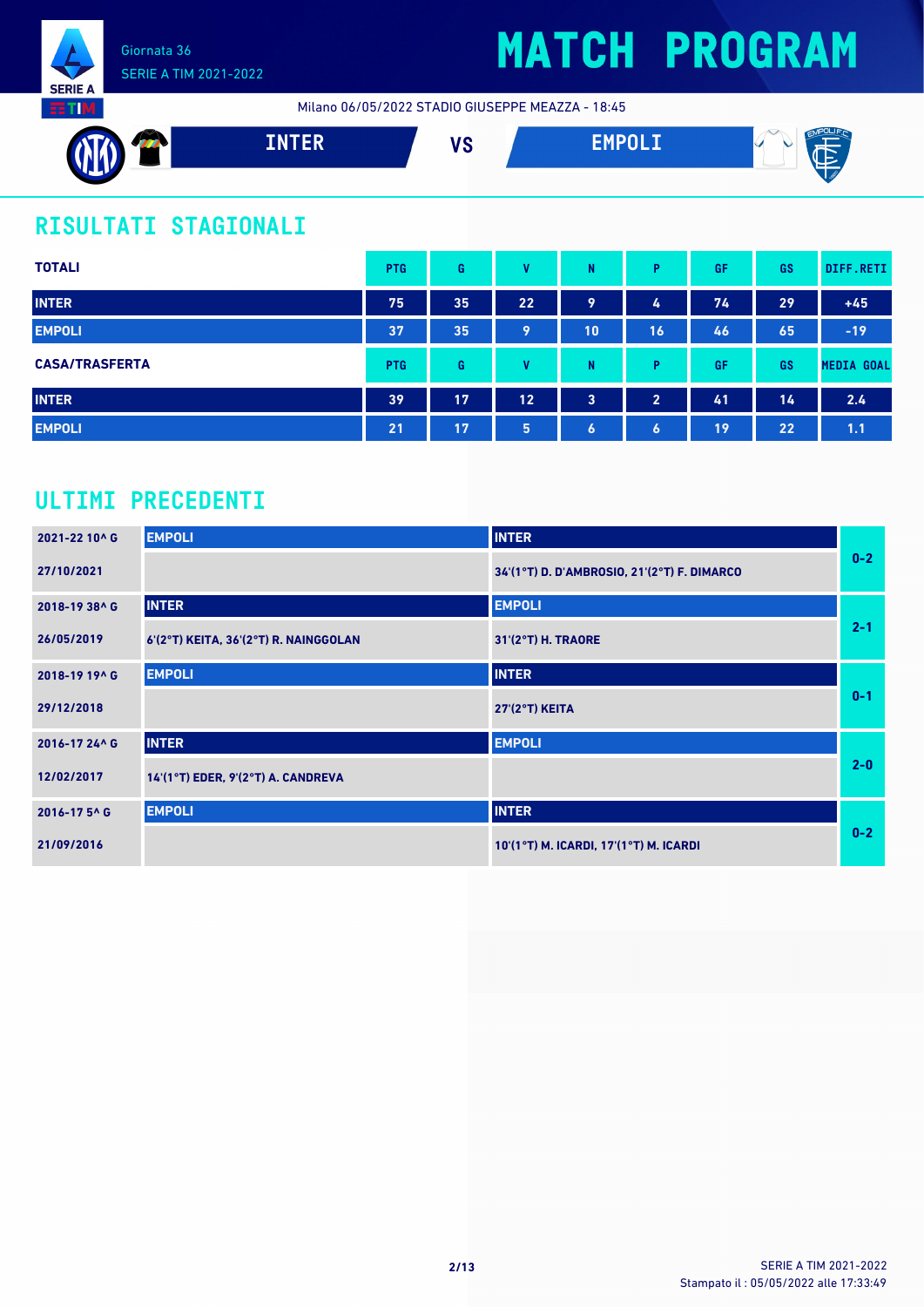

Milano 06/05/2022 STADIO GIUSEPPE MEAZZA - 18:45



#### **ROSA DELLE SQUADRE**

| <b>INTER</b>                   | PRES. A               | GOL A            | GOL 2021-22    | PRES. 2021-22  | MIN. 2021-22 |
|--------------------------------|-----------------------|------------------|----------------|----------------|--------------|
| <b>PORTIERI</b>                |                       |                  |                |                |              |
| 1 SAMIR HANDANOVIC             | 549                   | 597              | 27             | 34             | 3254         |
| 21 ALEX CORDAZ                 | 110                   | 211              | $\overline{0}$ | $\overline{0}$ | $\pmb{0}$    |
| <b>WILLIAM ROVIDA</b><br>40    | $\mathbf{0}$          | $\mathbf{0}$     | $\mathbf{0}$   | 0              | $\mathbf{0}$ |
| 97 IONUT RADU                  | 54                    | 84               | $\overline{2}$ | $\mathbf{1}$   | 100          |
| <b>DIFENSORI</b>               |                       |                  |                |                |              |
| <b>6 STEFAN DE VRIJ</b>        | 216                   | 15               | 0              | 27             | 2296         |
| 11 ALEKSANDAR KOLAROV          | 192                   | 23               | $\pmb{0}$      | $\overline{3}$ | 44           |
| <b>13 ANDREA RANOCCHIA</b>     | 216                   | 13               | 0              | 5              | 342          |
| <b>ROBIN GOSENS</b><br>18      | 127                   | 25               | $\mathbf{1}$   | 12             | 641          |
| 32 FEDERICO DIMARCO            | 107                   | $\boldsymbol{8}$ | $\overline{2}$ | 30             | 1438         |
| <b>DANILO D'AMBROSIO</b><br>33 | 251                   | 21               | $\mathbf{1}$   | 18             | 1041         |
| <b>36 MATTEO DARMIAN</b>       | 200                   | $\overline{7}$   | $\mathbf{1}$   | 23             | 1541         |
| <b>37 MILAN SKRINIAR</b>       | 207                   | 10               | $\overline{3}$ | 32             | 3074         |
| <b>42 CESARE CASADEI</b>       | $\pmb{0}$             | $\pmb{0}$        | 0              | $\mathbf{0}$   | $\pmb{0}$    |
| <b>43 FABIO CORTINOVIS</b>     | $\mathbf{0}$          | $\mathbf{0}$     | $\mathbf{0}$   | $\overline{0}$ | $\pmb{0}$    |
| <b>46 MATTIA ZANOTTI</b>       | $\mathbf{1}$          | $\mathbf{0}$     | $\mathbf{0}$   | $\mathbf{1}$   | 8            |
| 95 ALESSANDRO BASTONI          | 118                   | 4                | 1              | 29             | 2295         |
| <b>CENTROCAMPISTI</b>          |                       |                  |                |                |              |
| 2 DENZEL DUMFRIES              | 30                    | 5                | 5              | 30             | 1949         |
| <b>5 ROBERTO GAGLIARDINI</b>   | 150                   | 16               | $\overline{2}$ | 17             | 664          |
| 8 MATIAS VECINO                | 216                   | 19               | $\mathbf{1}$   | 17             | 440          |
| <b>14 IVAN PERISIC</b>         | 205                   | 48               | $\overline{7}$ | 32             | 2711         |
| <b>HAKAN CALHANOGLU</b><br>20  | 166                   | 29               | $\overline{7}$ | 31             | 2322         |
| 22 ARTURO VIDAL                | 173                   | 37               | $\mathbf{1}$   | 26             | 765          |
| 23 NICOLO' BARELLA             | 196                   | 14               | 3              | 33             | 2842         |
| <b>MATTIA SANGALLI</b><br>38   | $\mathbf{0}$          | $\mathbf{0}$     | $\mathbf{0}$   | 0              | $\pmb{0}$    |
| 47 FRANCO EZEQUIEL CARBONI     | $\mathbf{0}$          | $\mathbf{0}$     | 0              | $\mathbf{0}$   | $\pmb{0}$    |
| 77 MARCELO BROZOVIC            | 230                   | 22               | $\overline{2}$ | 32             | 2822         |
| <b>ATTACCANTI</b>              |                       |                  |                |                |              |
| 7 ALEXIS SANCHEZ               | 172                   | 35               | 4              | 25             | 938          |
| 9 EDIN DZEKO                   | 233                   | 98               | 13             | 34             | 2528         |
| <b>10 LAUTARO MARTINEZ</b>     | 132                   | 54               | 17             | 32             | 2139         |
| <b>19 JOAQUIN CORREA</b>       | 146                   | 29               | 4              | 23             | 919          |
| <b>DENNIS CURATOLO</b><br>41   | $\mathbf{0}$          | $\mathbf{0}$     | $\pmb{0}$      | 0              | $\mathbf{0}$ |
| <b>88 FELIPE CAICEDO</b>       | 116                   | 29               | $\mathbf{1}$   | 11             | 327          |
| <b>STAFF TECNICO</b>           |                       |                  |                |                |              |
| <b>Allenatore</b>              | <b>SIMONE INZAGHI</b> |                  |                |                |              |

Diffidato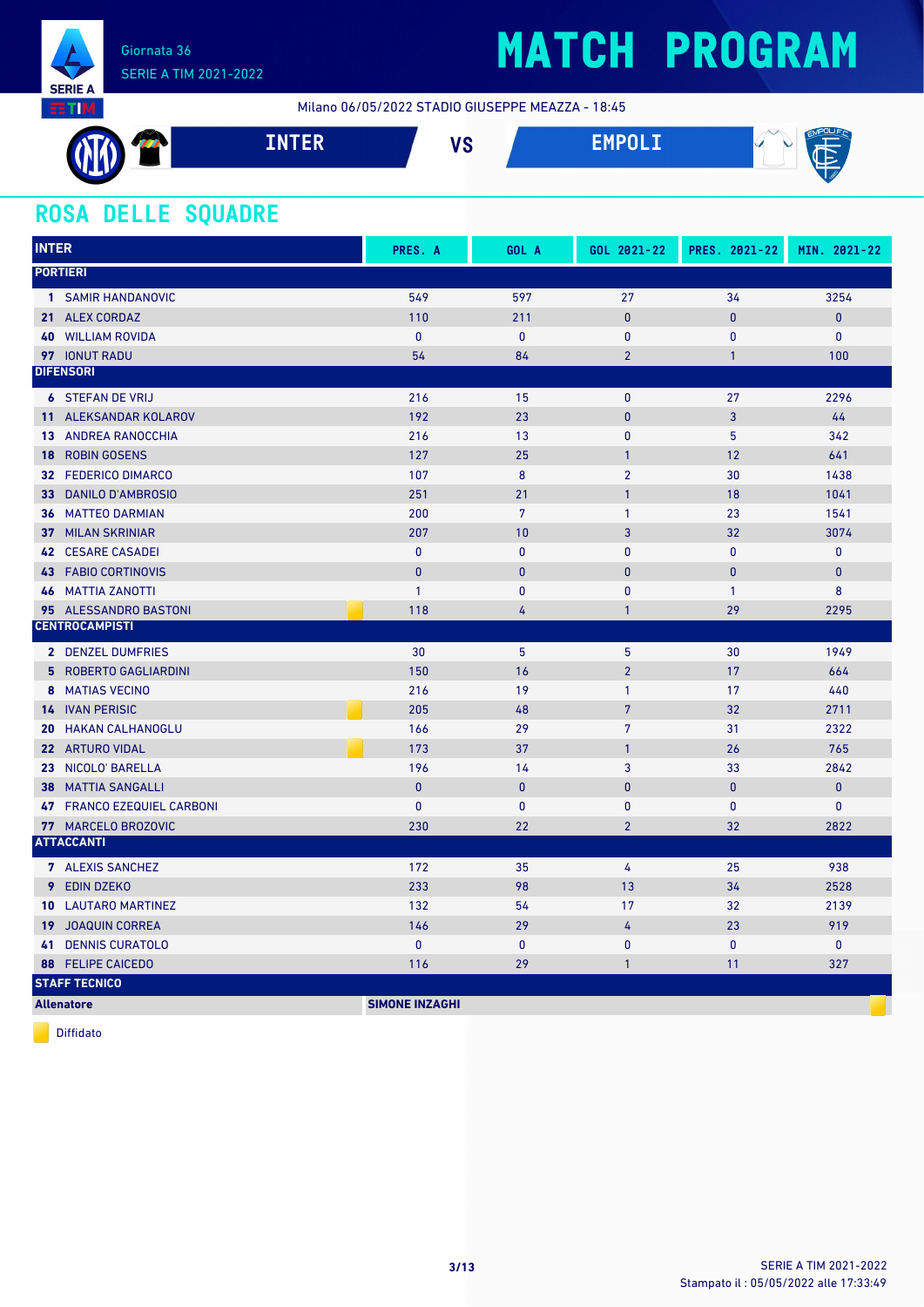

Milano 06/05/2022 STADIO GIUSEPPE MEAZZA - 18:45

|                 | <b>INTER</b>                | <b>VS</b>                  |                  | <b>EMPOLI</b>  |               |              |  |  |
|-----------------|-----------------------------|----------------------------|------------------|----------------|---------------|--------------|--|--|
| <b>EMPOLI</b>   |                             | PRES. A                    | GOL A            | GOL 2021-22    | PRES. 2021-22 | MIN. 2021-22 |  |  |
|                 | <b>PORTIERI</b>             |                            |                  |                |               |              |  |  |
|                 | 1 SAMIR UJKANI              | 49                         | 75               | 0              | 0             | 0            |  |  |
|                 | <b>12 KLEMEN HVALIC</b>     | $\mathbf{0}$               | $\bf{0}$         | $\mathbf 0$    | 0             | $\pmb{0}$    |  |  |
|                 | 13 GUGLIELMO VICARIO        | 39                         | 71               | 65             | 35            | 3378         |  |  |
|                 | 22 JACOPO FURLAN            | $\bf{0}$                   | $\bf{0}$         | $\mathbf 0$    | 0             | $\mathbf 0$  |  |  |
|                 | <b>38 VALERIO BIAGINI</b>   | 0                          | 0                | 0              | 0             | 0            |  |  |
|                 | <b>DIFENSORI</b>            |                            |                  |                |               |              |  |  |
|                 | <b>3 RICCARDO MARCHIZZA</b> | 43                         | 0                | $\mathbf 0$    | 19            | 1433         |  |  |
|                 | <b>6 SIMONE ROMAGNOLI</b>   | 62                         | $\overline{2}$   | $\overline{2}$ | 17            | 1408         |  |  |
| 20              | RICCARDO FIAMOZZI           | 21                         | $\pmb{0}$        | 0              | 9             | 583          |  |  |
| 21 <sup>2</sup> | <b>LIBERATO CACACE</b>      | 8                          | $\mathbf{0}$     | $\mathbf 0$    | 8             | 413          |  |  |
| 26              | <b>LORENZO TONELLI</b>      | 126                        | 12               | 0              | 14            | 942          |  |  |
| 30              | PETAR STOJANOVIC            | 31                         | $\overline{1}$   | 1              | 31            | 2712         |  |  |
|                 | 31 ALESSIO RIZZA            | $\mathbf{0}$               | 0                | 0              | 0             | 0            |  |  |
|                 | 33 SEBASTIANO LUPERTO       | 66                         | $\bf{0}$         | $\mathbf 0$    | 21            | 1824         |  |  |
| 34              | <b>ARDIAN ISMAJLI</b>       | 36                         | $\mathbf{1}$     | 0              | 19            | 1358         |  |  |
| 36              | <b>LEONARDO PEZZOLA</b>     | $\mathbf{0}$               | $\bf{0}$         | $\bf{0}$       | $\bf{0}$      | 0            |  |  |
|                 | <b>42 MATTIA VITI</b>       | 19                         | 0                | 0              | 19            | 1505         |  |  |
| 65              | <b>FABIANO PARISI</b>       | 22                         | $\bf{0}$         | $\bf{0}$       | 22            | 1391         |  |  |
|                 | <b>CENTROCAMPISTI</b>       |                            |                  |                |               |              |  |  |
|                 | 5 LEO STULAC                | 46                         | $\mathbf{1}$     | 1              | 20            | 805          |  |  |
|                 | 7 VALERIO VERRE             | 131                        | 6                | $\pmb{0}$      | 18            | 710          |  |  |
|                 | <b>8 LIAM HENDERSON</b>     | 39                         | $\overline{2}$   | $\overline{2}$ | 35            | 2063         |  |  |
| 10 <sup>°</sup> | <b>NEDIM BAJRAMI</b>        | 32                         | $\boldsymbol{6}$ | 6              | 32            | 2034         |  |  |
| 15              | <b>MARCO BENASSI</b>        | 212                        | 26               | 0              | 16            | 565          |  |  |
| 16              | <b>JACOPO FAZZINI</b>       | $\pmb{0}$                  | $\pmb{0}$        | 0              | $\bf{0}$      | $\pmb{0}$    |  |  |
| 23              | <b>KRISTJAN ASLLANI</b>     | 20                         | 0                | 0              | 20            | 1176         |  |  |
| 25              | <b>FILIPPO BANDINELLI</b>   | 32                         | $\overline{2}$   | $\overline{2}$ | 32            | 1835         |  |  |
|                 | 27 SZYMON ZURKOWSKI         | 34                         | 6                | 6              | 32            | 2215         |  |  |
|                 | 32 NICOLAS HAAS             | 25                         | $\pmb{0}$        | $\mathbf{0}$   | 16            | 1083         |  |  |
|                 | 35 TOMMASO BALDANZI         | 0                          | 0                | 0              | 0             | 0            |  |  |
|                 | <b>ATTACCANTI</b>           |                            |                  |                |               |              |  |  |
|                 | 9 PATRICK CUTRONE           | 118                        | 19               | $\overline{2}$ | 25            | 1346         |  |  |
|                 | 11 FEDERICO DI FRANCESCO    | 118                        | 14               | 5              | 24            | 1418         |  |  |
|                 | <b>17 EMMANUEL EKONG</b>    | $\mathbf 0$                | 0                | 0              | 0             | $\mathbf 0$  |  |  |
|                 | 19 ANDREA LA MANTIA         | 28                         | 4                | $2^{\circ}$    | 16            | 482          |  |  |
|                 | 99 ANDREA PINAMONTI         | 104                        | 23               | 12             | 34            | 2880         |  |  |
|                 | <b>STAFF TECNICO</b>        |                            |                  |                |               |              |  |  |
|                 | <b>Allenatore</b>           | <b>AURELIO ANDREAZZOLI</b> |                  |                |               |              |  |  |

diffidato de la contradictivitativa de la contradictivitativa de la contradictivitativa de la contradictivitativ<br>Diffidato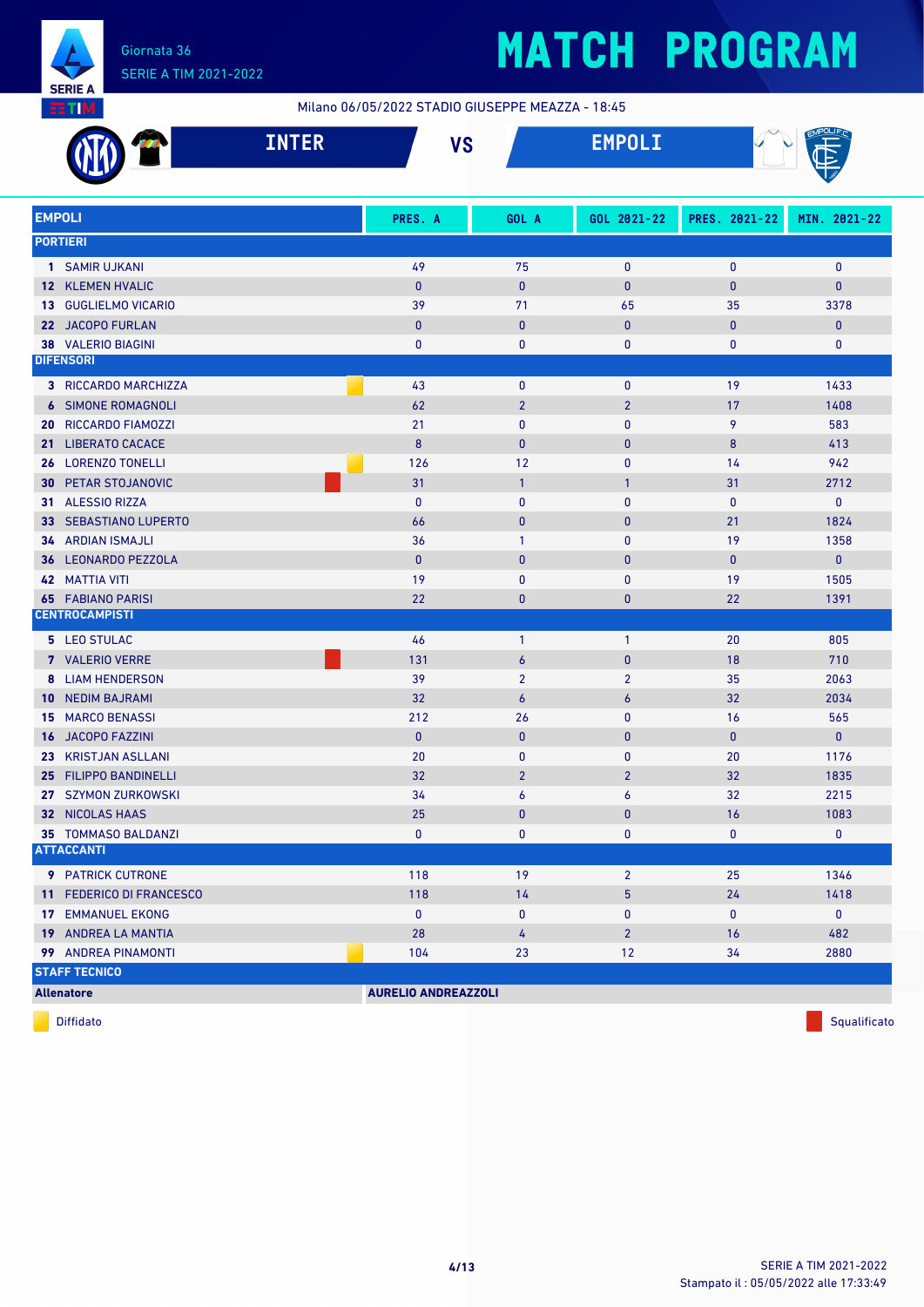

Milano 06/05/2022 STADIO GIUSEPPE MEAZZA - 18:45



### **RENDIMENTO RECENTE**

| <b>INTER</b>        |                                                                           |                                                                           |         |
|---------------------|---------------------------------------------------------------------------|---------------------------------------------------------------------------|---------|
| <b>35^ GIORNATA</b> | <b>UDINESE</b>                                                            | <b>INTER</b>                                                              | $1 - 2$ |
| 01/05/2022          | 27'(2°T) I. PUSSETTO                                                      | 12'(1°T) I. PERISIC, 39'(1°T) L. MARTINEZ                                 |         |
| <b>34^ GIORNATA</b> | <b>INTER</b>                                                              | <b>ROMA</b>                                                               |         |
| 23/04/2022          | 30'(1°T) D. DUMFRIES, 40'(1°T) M. BROZOVIC, 7'(2°T) L.<br><b>MARTINEZ</b> | 40'(2°T) H. MKHITARYAN                                                    | $3 - 1$ |
| <b>33^ GIORNATA</b> | <b>SPEZIA</b>                                                             | <b>INTER</b>                                                              |         |
| 15/04/2022          | 43'(2°T) G. MAGGIORE                                                      | 31'(1°T) M. BROZOVIC, 28'(2°T) L. MARTINEZ, 48'(2°T) A.<br><b>SANCHEZ</b> | $1 - 3$ |
| <b>32^ GIORNATA</b> | <b>INTER</b>                                                              | <b>HELLAS VERONA</b>                                                      | $2 - 0$ |
| 09/04/2022          | 22'(1°T) N. BARELLA, 30'(1°T) E. DZEKO                                    |                                                                           |         |
| <b>31^ GIORNATA</b> | <b>JUVENTUS</b>                                                           | <b>INTER</b>                                                              | $0 - 1$ |
| 03/04/2022          |                                                                           | 50'(1°T) H. CALHANOGLU                                                    |         |

#### **EMPOLI**

| $1 - 3$ |
|---------|
|         |
|         |
| $3 - 2$ |
|         |
| $4 - 1$ |
| $0 - 0$ |
|         |
| $1-0$   |
|         |
|         |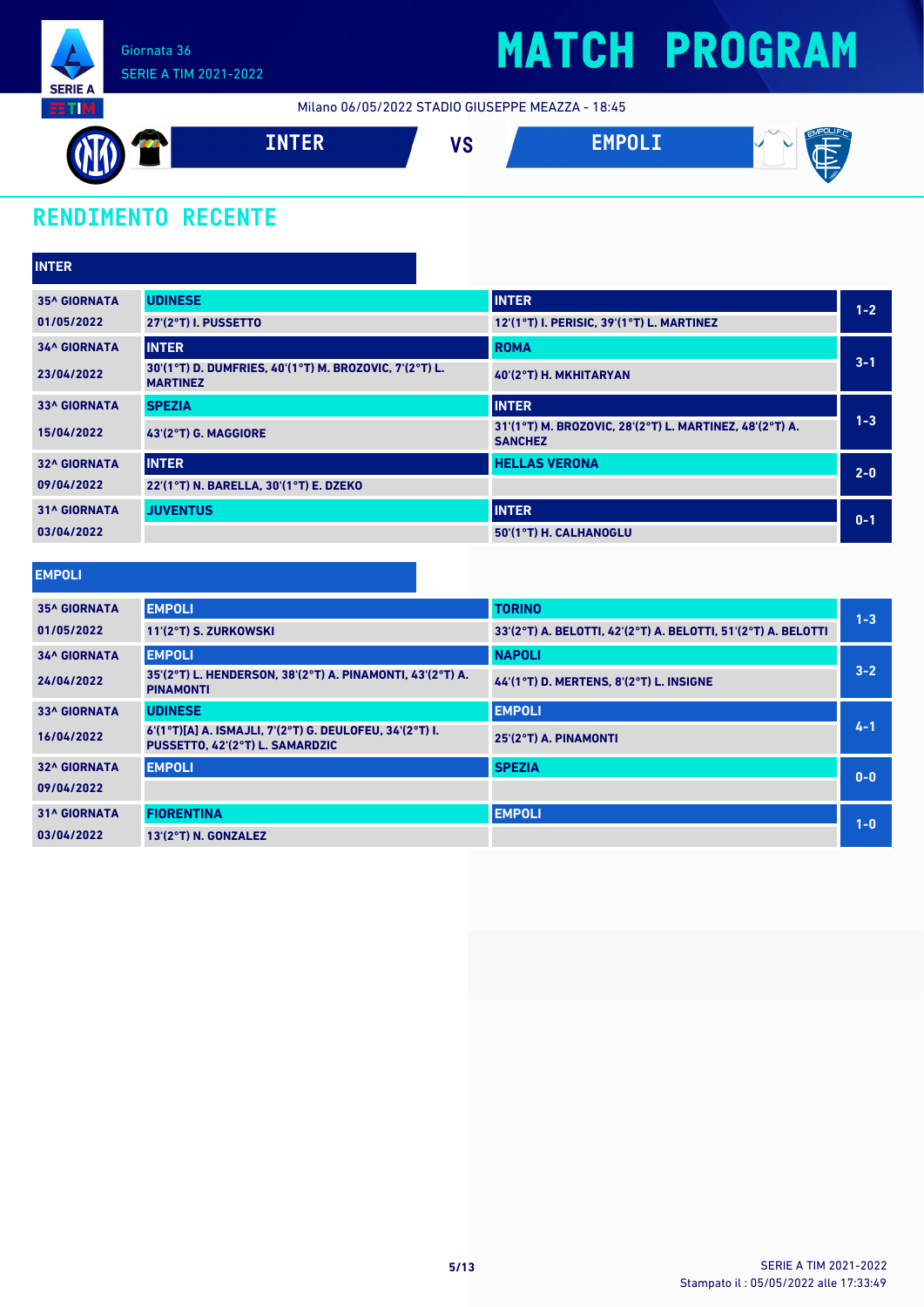

Milano 06/05/2022 STADIO GIUSEPPE MEAZZA - 18:45

| <b>INTER</b>                    | <b>VS</b> | <b>EMPOLI</b> |               |
|---------------------------------|-----------|---------------|---------------|
| CONFRONTO SQUADRE [Valori medi] |           | <b>INTER</b>  | <b>EMPOLI</b> |
| <b>Goal Fatti</b>               |           | 2.11          | 1.31          |
| <b>Goal Subiti</b>              |           | 0.83          | 1.86          |
| Tiri totali                     |           | 17.03         | 13.43         |
| Tiri in porta                   |           | 6.43          | 4.37          |
| <b>Assist</b>                   |           | 1.43          | 0.63          |
| Azioni di attacco               |           | 34.2          | 32.49         |
| Passaggi riusciti               |           | 451.03        | 311.49        |
| Passaggi riusciti %             |           | 86%           | 79%           |
| <b>Falli Fatti</b>              |           | 12.43         | 13.49         |
| <b>Dribbling</b>                |           | 6.69          | 7.97          |
| <b>Baricentro</b>               |           | 52.61m        | 51.31m        |
| Passaggi Chiave                 |           | 11.03         | 8.51          |
| Fuorigioco                      |           | 1.54          | 2.26          |
| Corner                          |           | 6.46          | 5.2           |
| <b>Cross Riusciti</b>           |           | 7.83          | 6.49          |
| Poss. propria meta              |           | 00'28         | 00'26         |
| Poss. meta avvers               |           | 00'22         | 00'17         |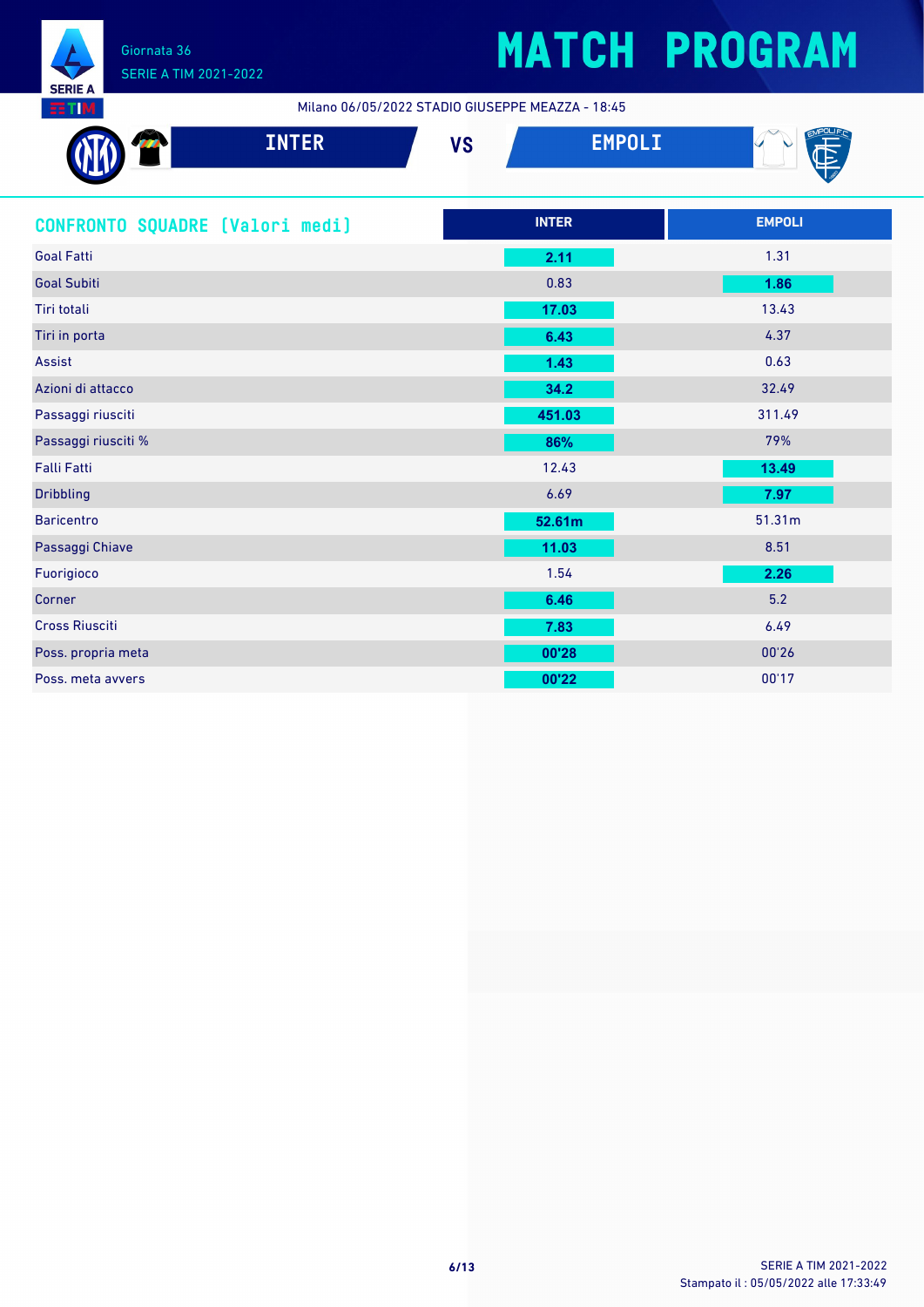

## **MATCH PROGRAM**

Milano 06/05/2022 STADIO GIUSEPPE MEAZZA - 18:45

| <u>the bill</u> | <b>VC</b><br>ט ו | -<br>$\mathbb{C}$<br><b>The Contract of the Contract of the Contract of the Contract of the Contract of The Contract of The Contract of The Contract of The Contract of The Contract of The Contract of The Contract of The Contract of The Contract </b><br>استنا |
|-----------------|------------------|--------------------------------------------------------------------------------------------------------------------------------------------------------------------------------------------------------------------------------------------------------------------|
|                 |                  | $\sim$ $\mu$                                                                                                                                                                                                                                                       |

#### **RENDIMENTO ATLETICO \***

| <b>INTER</b>            | Pres. (Min.) | Media (km)       | <b>Media</b><br>Sprint (Km) | <b>EMPOLI</b>           | Pres. (Min.) | Media (km) | <b>Media</b><br><b>Sprint (Km)</b> |
|-------------------------|--------------|------------------|-----------------------------|-------------------------|--------------|------------|------------------------------------|
| 77 M. BROZOVIC          | 32 (2822')   | 11.677           | 0.938                       | 23 K. ASLLANI           | 20 (1176')   | 10.685     | 0.727                              |
| 23 N. BARELLA           | 33 (2842')   | 11.091           | 1.167                       | 27 S. ZURKOWSKI         | 32 (2215')   | 9.98       | 0.97                               |
| <b>37 M. SKRINIAR</b>   | 32 (3074')   | 10.715           | 0.575                       | 33 S. LUPERTO           | 21(1824)     | 9.936      | 0.694                              |
| 14 I. PERISIC           | 32(2711)     | 9.869            | 1.214                       | <b>30 P. STOJANOVIC</b> | 31 (2712')   | 9.915      | 0.82                               |
| 33 D. D'AMBROSIO        | 18(1041)     | 9.831            | 0.723                       | <b>6 S. ROMAGNOLI</b>   | 17 (1408')   | 9.82       | 0.61                               |
| 20 H. CALHANOGLU        | 31 (2322')   | 9.774            | 0.865                       | <b>42 M. VITI</b>       | 19 (1505')   | 9.674      | 0.629                              |
| 6 S. DE VRIJ            | 27(2296)     | 9.5              | 0.501                       | 20 R. FIAMOZZI          | 9(583)       | 9.472      | 0.918                              |
| 2 D. DUMFRIES           | 30 (1949')   | 9.395            | 1.267                       | 99 A. PINAMONTI         | 34 (2880')   | 9.449      | 0.854                              |
| 9 E. DZEKO              | 34 (2528')   | 9.258            | 0.844                       | 8 L. HENDERSON          | 35(2063)     | 9.442      | 0.984                              |
| 95 A. BASTONI           | 29 (2295')   | 9.03             | 0.587                       | 3 R. MARCHIZZA          | 19 (1433')   | 9.294      | 0.866                              |
| 36 M. DARMIAN           | 23(1541)     | 9.004            | 0.95                        | <b>32 N. HAAS</b>       | 16(1083)     | 9.179      | 1.082                              |
| 13 A. RANOCCHIA         | 5(342)       | 8.687            | 0.428                       | 34 A. ISMAJLI           | 19 (1358')   | 9.133      | 0.628                              |
| 10 L. MARTINEZ          | 32 (2139')   | 8.423            | 0.769                       | 65 F. PARISI            | 22(1391)     | 9.113      | 0.935                              |
| <b>5</b> R. GAGLIARDINI | 17(664)      | 8.092            | 0.856                       | 10 N. BAJRAMI           | 32 (2034')   | 8.921      | 0.783                              |
| 32 F. DIMARCO           | 30 (1438')   | 8.03             | 0.886                       | 26 L. TONELLI           | 14 (942')    | 8.603      | 0.628                              |
| <b>7</b> A. SANCHEZ     | 25 (938')    | 6.021            | 0.563                       | 11 F. DI FRANCESCO      | 24 (1418')   | 8.562      | 0.942                              |
| 8 M. VECINO             | 17 (440')    | $\boldsymbol{6}$ | 0.664                       | 25 F. BANDINELLI        | 32 (1835')   | 8.561      | 0.997                              |
| 19 J. CORREA            | 23 (919')    | 5.712            | 0.676                       | 21 L. CACACE            | 8(413)       | 8.535      | 0.892                              |
| 22 A. VIDAL             | 26 (765')    | 4.929            | 0.5                         | 9 P. CUTRONE            | 25 (1346')   | 7.975      | 0.927                              |
| <b>18 R. GOSENS</b>     | 6(156)       | 4.475            | 0.561                       | 5 L. STULAC             | 20(805)      | 6.721      | 0.52                               |
| 11 A. KOLAROV           | 3(44')       | 1.773            | 0.129                       | 7 V. VERRE              | 7(256)       | 6.135      | 0.512                              |
| <b>46 M. ZANOTTI</b>    | 1(8')        | 1.032            | 0.059                       | 15 M. BENASSI           | 10(384)      | 5.604      | 0.436                              |
| 88 F. CAICEDO           | 2(14)        | 0.996            | 0.072                       | 19 A. LA MANTIA         | 16 (482')    | 4.876      | 0.335                              |

\* Le informazioni riportate sul Rendimento Atletico sono da intendersi riferite al periodo di permanenza nella squadra corrente.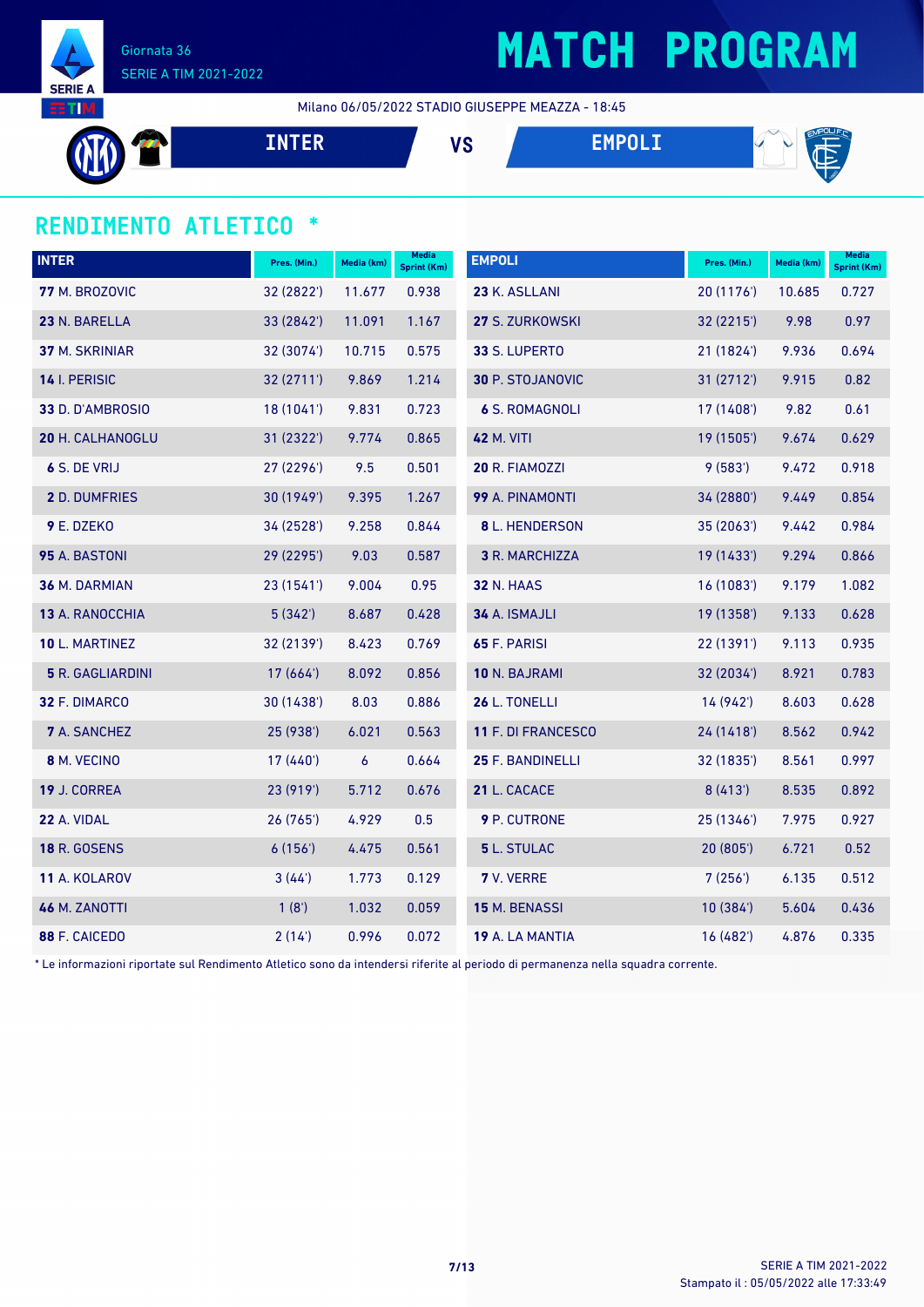Giornata 36 SERIE A TIM 2021-2022

**SERIE A EETIM** 

Milano 06/05/2022 STADIO GIUSEPPE MEAZZA - 18:45



### **GLI INCONTRI DELLA 36 ^ GIORNATA**

| <b>INTER</b>         |           | vs EMPOLI       | 06/05/2022 18:45 |
|----------------------|-----------|-----------------|------------------|
| <b>GENOA</b>         | <b>VS</b> | <b>JUVENTUS</b> | 06/05/2022 21:00 |
| <b>TORINO</b>        |           | vs NAPOLI       | 07/05/2022 15:00 |
| <b>SASSUOLO</b>      | <b>VS</b> | <b>UDINESE</b>  | 07/05/2022 18:00 |
| LAZIO                |           | vs SAMPDORIA    | 07/05/2022 20:45 |
| <b>SPEZIA</b>        | VS        | <b>ATALANTA</b> | 08/05/2022 12:30 |
| <b>VENEZIA</b>       |           | ys BOLOGNA      | 08/05/2022 15:00 |
| <b>SALERNITANA</b>   |           | vs CAGLIARI     | 08/05/2022 18:00 |
| <b>HELLAS VERONA</b> |           | vs MILAN        | 08/05/2022 20:45 |
| <b>FIORENTINA</b>    | <b>VS</b> | <b>ROMA</b>     | 09/05/2022 20:45 |

#### **CLASSIFICA SERIE A TIM**

|                      | PTG | G  | V              | N                | P                | <b>GF</b> | GS | DIFF.RETI |
|----------------------|-----|----|----------------|------------------|------------------|-----------|----|-----------|
| <b>MILAN</b>         | 77  | 35 | 23             | 8                | 4                | 61        | 30 | $+31$     |
| <b>INTER</b>         | 75  | 35 | 22             | 9                | 4                | 74        | 29 | $+45$     |
| <b>NAPOLI</b>        | 70  | 35 | 21             | $\overline{7}$   | $\overline{7}$   | 67        | 31 | $+36$     |
| <b>JUVENTUS</b>      | 69  | 35 | 20             | 9                | $\boldsymbol{6}$ | 54        | 31 | $+23$     |
| <b>ROMA</b>          | 59  | 35 | 17             | $\bf 8$          | 10               | 55        | 40 | $+15$     |
| <b>LAZIO</b>         | 59  | 35 | 17             | 8                | 10               | $70\,$    | 53 | $+17$     |
| <b>FIORENTINA</b>    | 56  | 35 | 17             | $\overline{5}$   | 13               | 54        | 47 | $+7$      |
| <b>ATALANTA</b>      | 56  | 35 | 15             | 11               | 9                | 62        | 44 | $+18$     |
| <b>HELLAS VERONA</b> | 52  | 35 | 14             | 10               | 11               | 61        | 52 | $+9$      |
| <b>TORINO</b>        | 47  | 35 | 12             | 11               | 12               | 45        | 37 | $+8$      |
| <b>SASSUOLO</b>      | 46  | 35 | 12             | 10               | 13               | 60        | 61 | $-1$      |
| <b>UDINESE</b>       | 43  | 35 | 10             | 13               | 12               | 54        | 54 | $\pmb{0}$ |
| <b>BOLOGNA</b>       | 43  | 35 | 11             | 10               | 14               | 39        | 48 | $-9$      |
| <b>EMPOLI</b>        | 37  | 35 | 9              | 10               | 16               | 46        | 65 | $-19$     |
| <b>SAMPDORIA</b>     | 33  | 35 | 9              | 6                | 20               | 42        | 57 | $-15$     |
| <b>SPEZIA</b>        | 33  | 35 | 9              | $\boldsymbol{6}$ | 20               | 37        | 63 | $-26$     |
| <b>CAGLIARI</b>      | 28  | 35 | 6              | 10               | 19               | 32        | 64 | $-32$     |
| <b>SALERNITANA</b>   | 26  | 34 | 6              | 8                | 20               | 29        | 71 | $-42$     |
| <b>GENOA</b>         | 25  | 35 | $\mathbf{3}$   | 16               | 16               | 25        | 55 | $-30$     |
| <b>VENEZIA</b>       | 22  | 34 | $\overline{5}$ | $\overline{7}$   | 22               | 28        | 63 | $-35$     |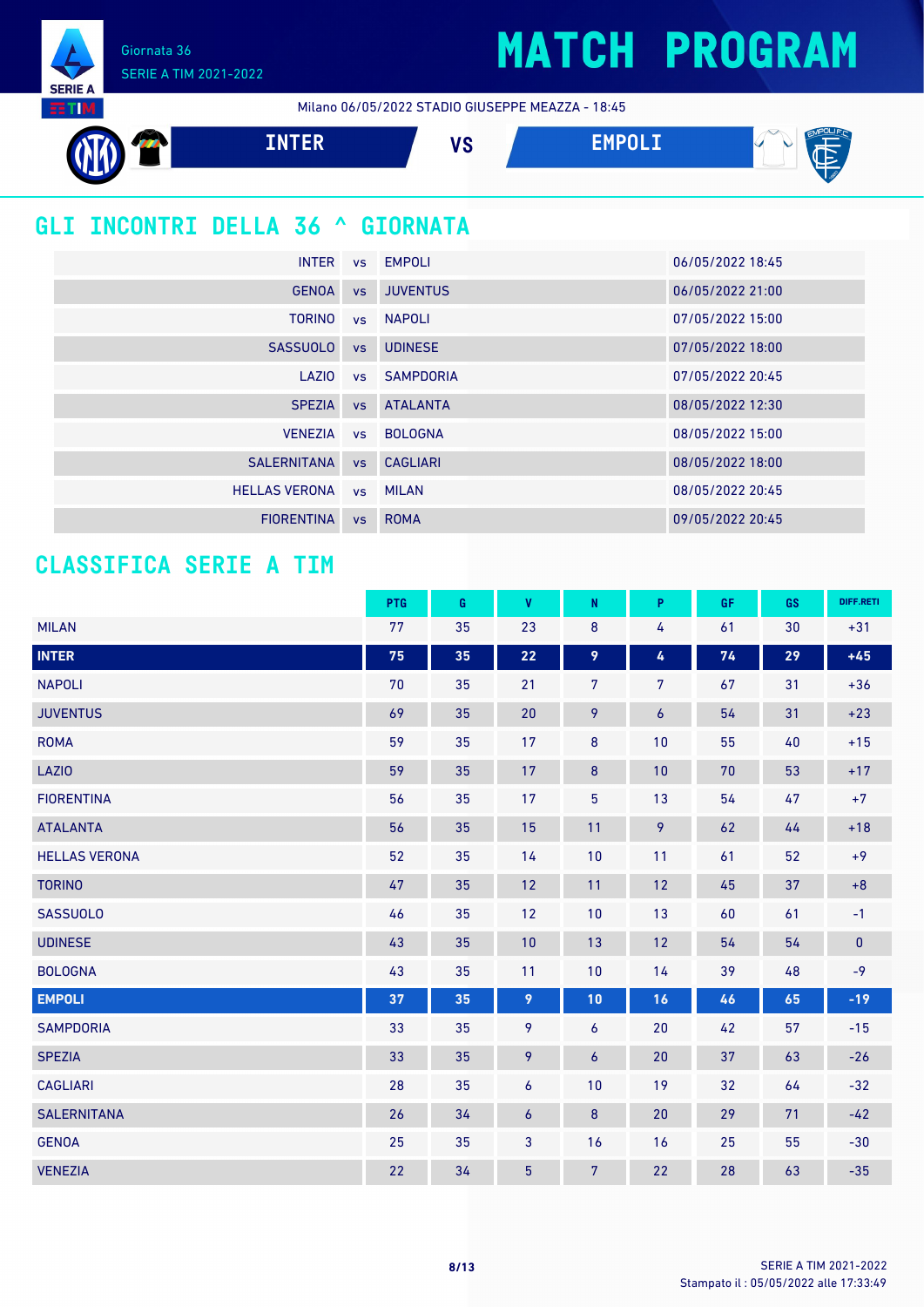

Milano 06/05/2022 STADIO GIUSEPPE MEAZZA - 18:45



### **CLASSIFICA GIOCATORI**

|               | <b>RANKING MARCATORI</b> |            | <b>Gol(Rigore)</b> |
|---------------|--------------------------|------------|--------------------|
| 1             | C. IMMOBILE              | LAZ        | 27(7)              |
| $\mathcal{P}$ | D. VLAHOVIC              | <b>JUV</b> | 23(5)              |
| 3             | <b>L. MARTINEZ</b>       | <b>INT</b> | 17(3)              |
| 4             | <b>G. SIMEONE</b>        | <b>VER</b> | 16(0)              |
| 5.            | <b>T. ABRAHAM</b>        | <b>ROM</b> | 15(2)              |
| 6             | <b>D. BERARDI</b>        | <b>SAS</b> | 14(6)              |
| 7             | <b>V. OSIMHEN</b>        | <b>NAP</b> | 13(0)              |
| 7             | M. ARNAUTOVIC            | <b>BOL</b> | 13(2)              |
| 7             | <b>G. SCAMACCA</b>       | <b>SAS</b> | 13(1)              |
| 7             | E. DZEKO                 | <b>INT</b> | 13(0)              |

#### **CLASSIFICA SQUADRE**

|                | <b>RANKING SQUADRE</b> | <b>Gol - Media Gol</b> |                |
|----------------|------------------------|------------------------|----------------|
| 1              | <b>INTER</b>           | 74                     | 2.11           |
| $\overline{2}$ | LAZI <sub>0</sub>      | 70                     | $\overline{2}$ |
| 3              | <b>NAPOLI</b>          | 67                     | 1.91           |
| 4              | <b>ATALANTA</b>        | 62                     | 1.77           |
| 5              | <b>HELLAS VERONA</b>   | 61                     | 1.74           |
| 5              | <b>MILAN</b>           | 61                     | 1.74           |
| 7              | <b>SASSUOLO</b>        | 60                     | 1.71           |
| 8              | <b>ROMA</b>            | 55                     | 1.57           |
| 9              | <b>FIORENTINA</b>      | 54                     | 1.54           |
| 9              | <b>JUVENTUS</b>        | 54                     | 1.54           |
| 9              | <b>UDINESE</b>         | 54                     | 1.54           |
| 12             | <b>EMPOLI</b>          | 46                     | 1.31           |
|                | 13 TORINO              | 45                     | 1.29           |
|                | <b>14 SAMPDORIA</b>    | 42                     | 1.2            |
| 15             | <b>BOLOGNA</b>         | 39                     | 1.11           |
|                | 16 SPEZIA              | 37                     | 1.06           |
|                | <b>17 CAGLIARI</b>     | 32                     | 0.91           |
|                | <b>18 SALERNITANA</b>  | 29                     | 0.85           |
|                | 19 VENEZIA             | 28                     | 0.82           |
| 20             | <b>GENOA</b>           | 25                     | 0.71           |

| <b>RANKING SQUADRE</b><br><b>Tot tiri-In porta-Fuori-Respinti</b> |                      |     |     |     |     |
|-------------------------------------------------------------------|----------------------|-----|-----|-----|-----|
| 1                                                                 | <b>INTER</b>         | 596 | 225 | 216 | 155 |
| $\overline{2}$                                                    | <b>MILAN</b>         | 552 | 170 | 225 | 157 |
| 3                                                                 | <b>NAPOLI</b>        | 541 | 182 | 209 | 150 |
| 4                                                                 | <b>ATALANTA</b>      | 535 | 158 | 212 | 165 |
| 5                                                                 | <b>ROMA</b>          | 534 | 175 | 204 | 155 |
| 6                                                                 | <b>SASSUOLO</b>      | 530 | 197 | 186 | 147 |
| 7                                                                 | <b>JUVENTUS</b>      | 506 | 166 | 220 | 120 |
| 8                                                                 | <b>FIORENTINA</b>    | 476 | 174 | 189 | 113 |
| 9                                                                 | <b>EMPOLI</b>        | 470 | 153 | 178 | 139 |
| 10                                                                | <b>UDINESE</b>       | 460 | 164 | 175 | 121 |
| 11                                                                | <b>TORINO</b>        | 442 | 144 | 182 | 116 |
| 12                                                                | <b>HELLAS VERONA</b> | 432 | 145 | 172 | 115 |
| 13                                                                | LAZI <sub>0</sub>    | 401 | 171 | 147 | 83  |
| 14                                                                | <b>BOLOGNA</b>       | 397 | 133 | 166 | 98  |
| 15                                                                | <b>CAGLIARI</b>      | 374 | 112 | 158 | 104 |
| 16                                                                | <b>SAMPDORIA</b>     | 362 | 115 | 151 | 96  |
| 17                                                                | <b>GENOA</b>         | 357 | 101 | 159 | 97  |
| 18                                                                | <b>SPEZIA</b>        | 354 | 123 | 133 | 98  |
| 19                                                                | <b>SALERNITANA</b>   | 346 | 115 | 137 | 94  |
| 20                                                                | <b>VENEZIA</b>       | 316 | 104 | 140 | 72  |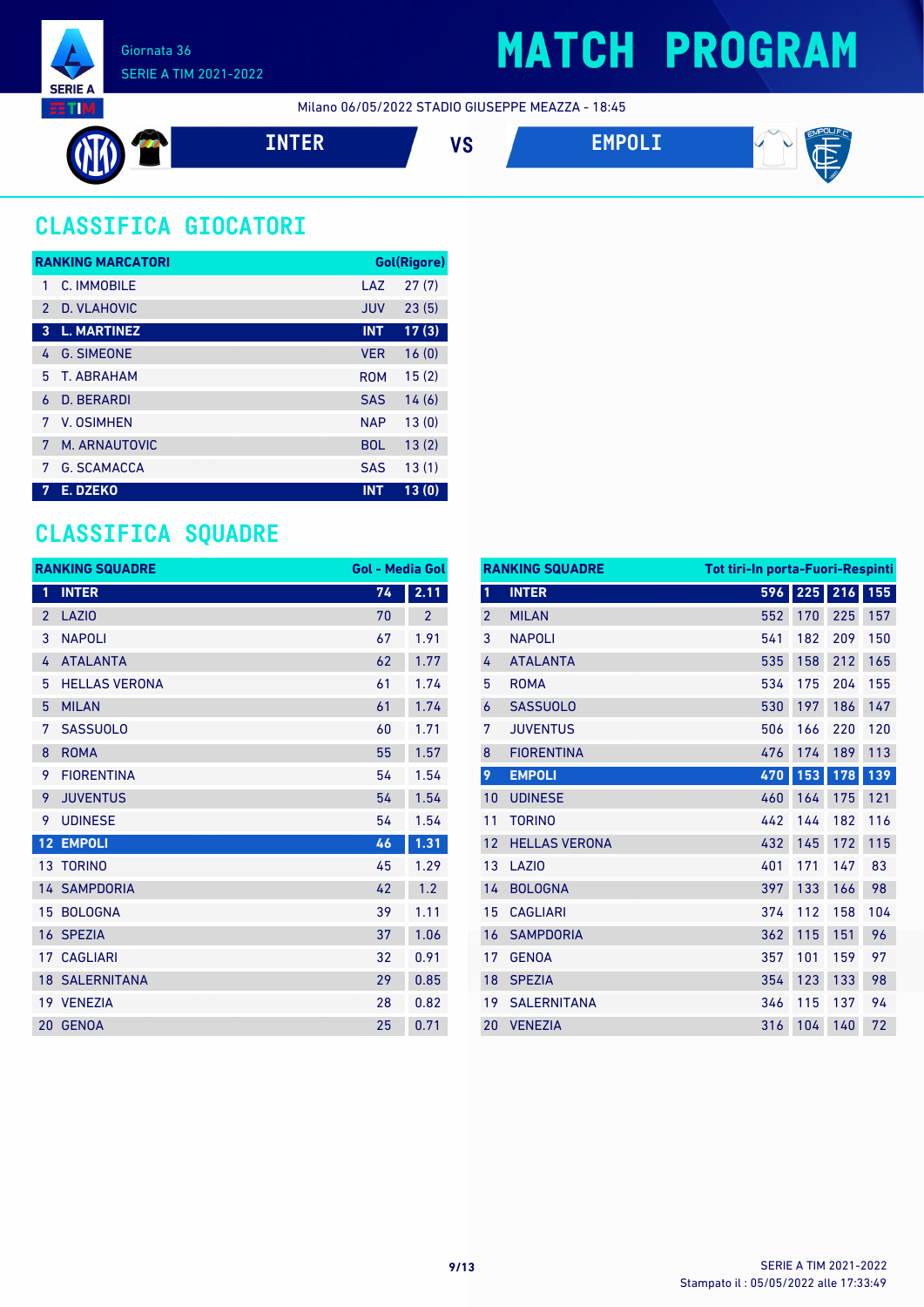

# **MATCH PROGRAM**

Milano 06/05/2022 STADIO GIUSEPPE MEAZZA - 18:45







| <b>Assist</b> | <b>Media</b><br>٠ |
|---------------|-------------------|
| 50            | 1.43              |
| 45            | 1.29              |
| 44            | 1.26              |
| 42            | 1.20              |
| 38            | 1.09              |
| 35            | 1.00              |
| 33            | 0.94              |
| 33            | 0.94              |
| 32            | 0.91              |
| 31            | 0.89              |
| 31            | 0.89              |
| 30            | 0.86              |
| 26            | 0.74              |
| 25            | 0.71              |
| 22            | 0.63              |
| 22            | 0.63              |
| 21            | 0.60              |
| 21            | 0.62              |
| 18            | 0.51              |
| 18            | 0.53              |
|               |                   |

| <b>RANKING SQUADRE</b> |                         | Passaggi chiave* |
|------------------------|-------------------------|------------------|
| $\mathbf{1}$           | <b>INTER</b>            | 11.03            |
| $\overline{2}$         | <b>ATALANTA</b>         | 10.74            |
| 3                      | <b>NAPOLI</b>           | 10.69            |
| 4                      | <b>MILAN</b>            | 10.4             |
| 5                      | <b>SASSUOLO</b>         | 10.2             |
| 6                      | <b>ROMA</b>             | 10.17            |
| 7                      | <b>JUVENTUS</b>         | 9.54             |
| 8                      | <b>FIORENTINA</b>       | 9.37             |
| 9                      | <b>TORINO</b>           | 8.8              |
| 10                     | <b>UDINESE</b>          | 8.57             |
| 11                     | <b>EMPOLI</b>           | 8.51             |
|                        | 12 BOLOGNA              | 8.11             |
|                        | <b>13 HELLAS VERONA</b> | 7.66             |
|                        | 14 CAGLIARI             | 7.2              |
|                        | <b>14 LAZIO</b>         | 7.2              |
|                        | <b>16 SAMPDORIA</b>     | 7.03             |
|                        | 17 SPEZIA               | 6.69             |
|                        | <b>18 SALERNITANA</b>   | 6.65             |
| 19                     | <b>GENOA</b>            | 6.6              |
|                        | 20 VENEZIA              | 5.85             |

\* Valori medi per partita.

|                | <b>RANKING SQUADRE</b>    | Passaggi riusciti - % * |    |
|----------------|---------------------------|-------------------------|----|
| 1              | LAZI <sub>0</sub>         | 493.23                  | 87 |
| $\overline{2}$ | <b>NAPOLI</b>             | 490.69                  | 87 |
| 3              | <b>INTER</b>              | 451.03                  | 86 |
| 4              | <b>SASSUOLO</b>           | 429.49                  | 85 |
| 5              | <b>FIORENTINA</b>         | 426.6                   | 85 |
| 6              | <b>ATALANTA</b>           | 419.14                  | 82 |
| 7              | <b>JUVENTUS</b>           | 415.97                  | 85 |
| 8              | <b>MILAN</b>              | 396.03                  | 83 |
| 9              | <b>ROMA</b>               | 374.14                  | 83 |
| 10             | <b>BOLOGNA</b>            | 356.66                  | 81 |
| 11             | <b>TORINO</b>             | 343.77                  | 79 |
| 12             | <b>HELLAS VERONA</b>      | 323.71                  | 77 |
|                | <b>13 SAMPDORIA</b>       | 313.94                  | 77 |
|                | <b>14 EMPOLI</b>          | 311.49                  | 79 |
|                | 15 SPEZIA                 | 286.71                  | 77 |
|                | 16 VENEZIA                | 283.91                  | 78 |
|                | <b>17 UDINESE</b>         | 279.83                  | 78 |
|                | <b>18 CAGLIARI</b>        | 275.89                  | 75 |
| 19             | <b>GENOA</b>              | 270.74                  | 73 |
|                | <b>20 SALERNITANA</b>     | 253.85                  | 76 |
|                | * Valori modi nor nartita |                         |    |

Valori medi per partita.

|                | <b>RANKING SQUADRE</b> | Recuperi* |
|----------------|------------------------|-----------|
| 1              | <b>HELLAS VERONA</b>   | 63.63     |
| $\overline{2}$ | <b>ATALANTA</b>        | 60.03     |
| 3              | <b>GENOA</b>           | 58.09     |
| 4              | <b>MILAN</b>           | 55.89     |
| 5              | <b>TORINO</b>          | 54.4      |
| 6              | <b>SAMPDORIA</b>       | 53.77     |
| 7              | <b>INTER</b>           | 52.17     |
| 7              | <b>UDINESE</b>         | 52.17     |
| 9              | <b>JUVENTUS</b>        | 52.14     |
| 10             | <b>CAGLIARI</b>        | 51.89     |
|                |                        |           |
| 11             | <b>EMPOLI</b>          | 51.83     |
|                | 12 ROMA                | 51.37     |
|                | 13 NAPOLI              | 50.97     |
|                | 14 SPEZIA              | 50.86     |
|                | 15 VENEZIA             | 50.74     |
| 16             | <b>BOLOGNA</b>         | 50.4      |
|                | <b>17 LAZIO</b>        | 50.17     |
|                | 18 SASSUOLO            | 49.77     |
|                | <b>19 SALERNITANA</b>  | 48.29     |
|                | <b>20 FIORENTINA</b>   | 48.03     |

Stampato il : 05/05/2022 alle 17:33:49 **10/13** SERIE A TIM 2021-2022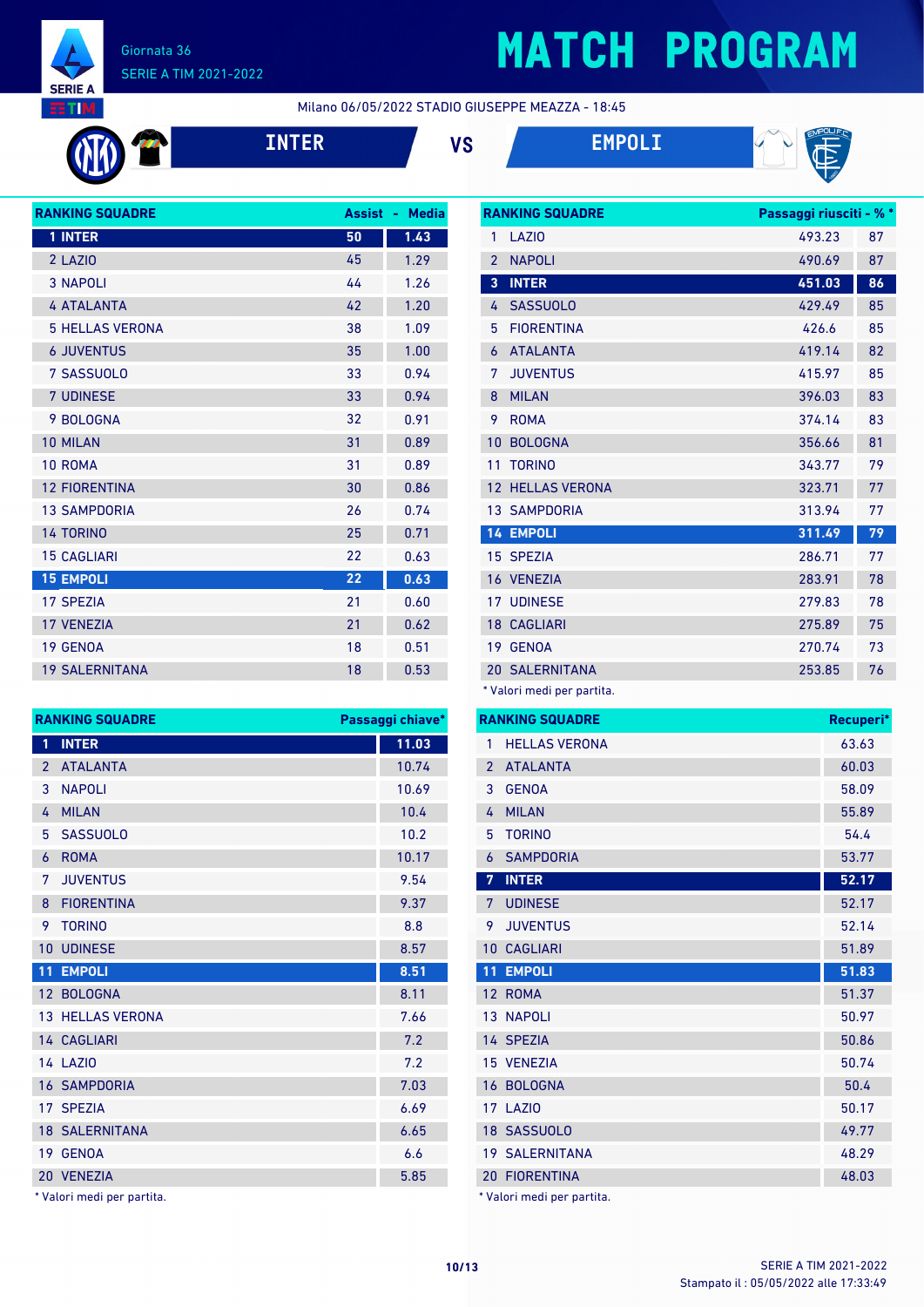

# **MATCH PROGRAM**

Milano 06/05/2022 STADIO GIUSEPPE MEAZZA - 18:45

**INTER VS EMPOLI**





|                | <b>RANKING SQUADRE</b>  | <b>Tot. Parate - Media</b> |      |
|----------------|-------------------------|----------------------------|------|
| 1              | <b>SPEZIA</b>           | 132                        | 3.77 |
| $\overline{2}$ | <b>VENEZIA</b>          | 130                        | 3.82 |
| 3              | <b>EMPOLI</b>           | 129                        | 3.69 |
| 4              | <b>SALERNITANA</b>      | 128                        | 3.76 |
| 5              | <b>BOLOGNA</b>          | 119                        | 3.4  |
| 6              | <b>GENOA</b>            | 114                        | 3.26 |
| 7              | <b>CAGLIARI</b>         | 112                        | 3.2  |
| 8              | <b>SAMPDORIA</b>        | 111                        | 3.17 |
| 9              | <b>SASSUOLO</b>         | 102                        | 2.91 |
| 10             | <b>ROMA</b>             | 98                         | 2.8  |
| 11             | <b>NAPOLI</b>           | 96                         | 2.74 |
|                | 12 INTER                | 92                         | 2.63 |
|                | <b>13 HELLAS VERONA</b> | 90                         | 2.57 |
|                | 14 MILAN                | 89                         | 2.54 |
|                | <b>15 ATALANTA</b>      | 89                         | 2.54 |
|                | <b>16 UDINESE</b>       | 87                         | 2.49 |
|                | 17 LAZIO                | 83                         | 2.37 |
|                | <b>18 JUVENTUS</b>      | 78                         | 2.23 |
|                | <b>19 FIORENTINA</b>    | 75                         | 2.14 |
| 20             | <b>TORINO</b>           | 71                         | 2.03 |
|                |                         |                            |      |

| <b>RANKING SQUADRE</b> |                       | <b>Media Km</b> |
|------------------------|-----------------------|-----------------|
| 1                      | LAZI <sub>0</sub>     | 112.391         |
| $\overline{2}$         | <b>INTER</b>          | 111.527         |
| 3                      | <b>EMPOLI</b>         | 111.287         |
| 4                      | <b>ATALANTA</b>       | 111.119         |
| 5                      | <b>HELLAS VERONA</b>  | 109.901         |
| 6                      | <b>VENEZIA</b>        | 109.383         |
| 7                      | <b>GENOA</b>          | 108.703         |
| 8                      | <b>JUVENTUS</b>       | 108.144         |
| 9                      | <b>ROMA</b>           | 107.852         |
| 10                     | <b>CAGLIARI</b>       | 107.284         |
| 11                     | <b>SPEZIA</b>         | 107.121         |
|                        | <b>12 SALERNITANA</b> | 106.879         |
|                        | 13 MILAN              | 106.757         |
|                        | 14 TORINO             | 106.626         |
|                        | <b>15 NAPOLI</b>      | 106.31          |
|                        | <b>16 SAMPDORIA</b>   | 105.899         |
| 17                     | <b>BOLOGNA</b>        | 105.433         |
|                        | 18 SASSUOLO           | 105.376         |
| 19                     | <b>FIORENTINA</b>     | 105.2           |
|                        | <b>20 UDINESE</b>     | 103.721         |

|                 | <b>RANKING SQUADRE</b> | Passaggi 3/4 Tot. - Media |        |
|-----------------|------------------------|---------------------------|--------|
| 1               | <b>ATALANTA</b>        | 4256                      | 121.6  |
| $\overline{2}$  | <b>NAPOLI</b>          | 3943                      | 112.66 |
| 3               | <b>INTER</b>           | 3629                      | 103.69 |
| 4               | <b>LAZIO</b>           | 3436                      | 98.17  |
| 5               | <b>MILAN</b>           | 3268                      | 93.37  |
| 6               | <b>TORINO</b>          | 3238                      | 92.51  |
| 7               | <b>FIORENTINA</b>      | 3145                      | 89.86  |
| 8               | <b>JUVENTUS</b>        | 3141                      | 89.74  |
| 9               | <b>SASSUOLO</b>        | 3062                      | 87.49  |
| 10              | <b>HELLAS VERONA</b>   | 3043                      | 86.94  |
| 11              | <b>EMPOLI</b>          | 2767                      | 79.06  |
| 12 <sup>2</sup> | <b>BOLOGNA</b>         | 2699                      | 77.11  |
|                 | 13 ROMA                | 2691                      | 76.89  |
|                 | 14 UDINESE             | 2433                      | 69.51  |
| 15 <sup>1</sup> | <b>SAMPDORIA</b>       | 2343                      | 66.94  |
| 16              | <b>SPEZIA</b>          | 2116                      | 60.46  |
| 17 <sup>2</sup> | <b>CAGLIARI</b>        | 2064                      | 58.97  |
|                 | <b>18 SALERNITANA</b>  | 1966                      | 57.82  |
| 19 <sup>°</sup> | <b>GENOA</b>           | 1962                      | 56.06  |
|                 | 20 VENEZIA             | 1810                      | 53.24  |

|                | <b>RANKING SQUADRE</b> | <b>Dribbling Tot. - Media</b> |       |
|----------------|------------------------|-------------------------------|-------|
| 1              | <b>MILAN</b>           | 427                           | 12.2  |
| $\overline{2}$ | <b>SASSUOLO</b>        | 370                           | 10.57 |
| 3              | <b>ATALANTA</b>        | 349                           | 9.97  |
| 4              | <b>JUVENTUS</b>        | 339                           | 9.69  |
| 5              | <b>UDINESE</b>         | 336                           | 9.6   |
| 6              | <b>NAPOLI</b>          | 332                           | 9.49  |
| 7              | <b>ROMA</b>            | 308                           | 8.8   |
| 8              | LAZIO                  | 303                           | 8.66  |
| 9              | <b>HELLAS VERONA</b>   | 302                           | 8.63  |
| 10             | <b>BOLOGNA</b>         | 299                           | 8.54  |
| 11             | <b>GENOA</b>           | 285                           | 8.14  |
| 12             | <b>VENEZIA</b>         | 280                           | 8.24  |
|                | <b>13 EMPOLI</b>       | 279                           | 7.97  |
|                | <b>14 SALERNITANA</b>  | 276                           | 8.12  |
|                | 15 SPEZIA              | 270                           | 7.71  |
| 16             | <b>FIORENTINA</b>      | 269                           | 7.69  |
| 17             | <b>TORINO</b>          | 268                           | 7.66  |
|                | <b>18 INTER</b>        | 234                           | 6.69  |
| 19             | <b>CAGLIARI</b>        | 233                           | 6.66  |
|                | <b>20 SAMPDORIA</b>    | 209                           | 5.97  |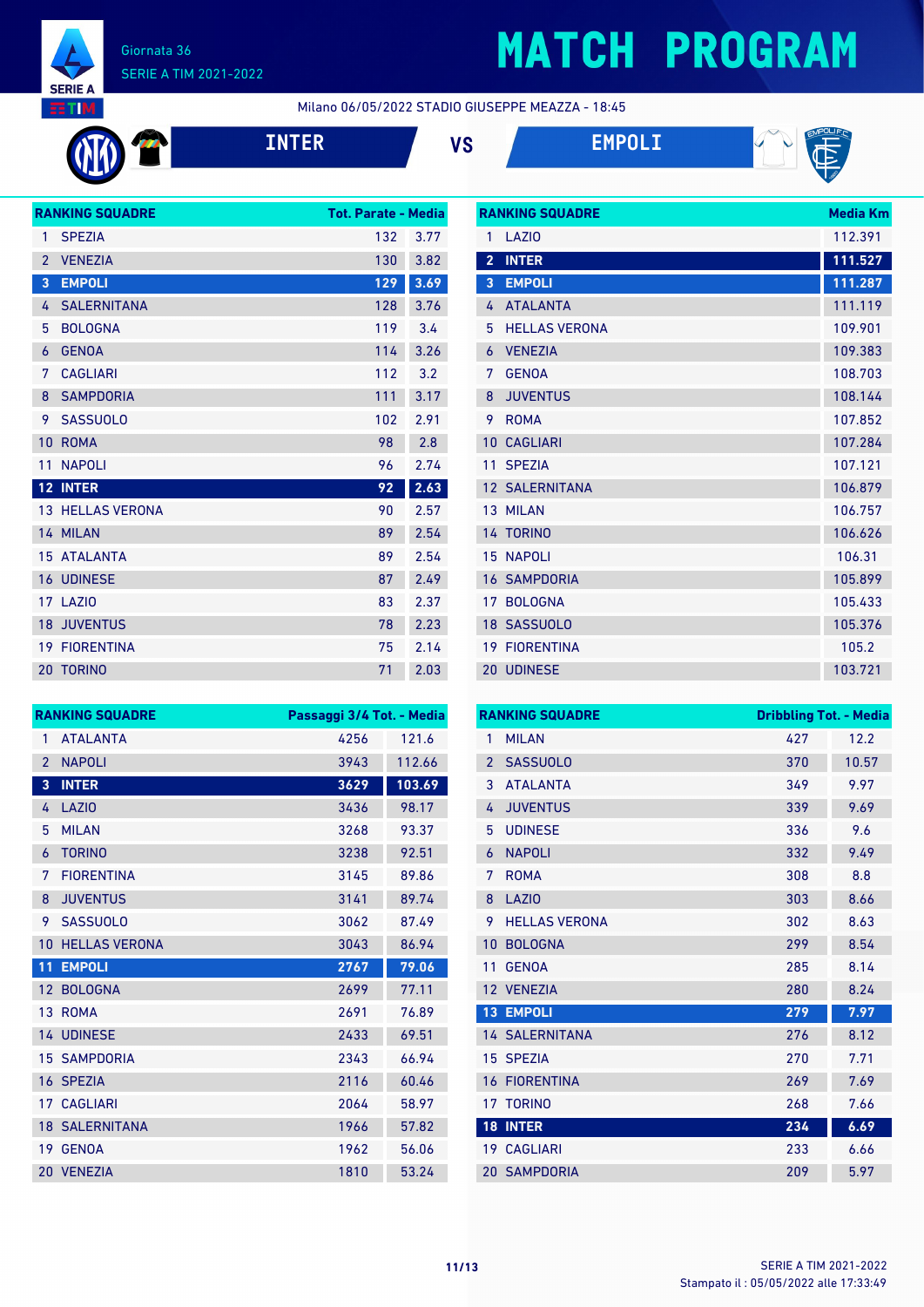

# **MATCH PROGRAM**

Milano 06/05/2022 STADIO GIUSEPPE MEAZZA - 18:45

**INTER VS EMPOLI**





| <b>RANKING SQUADRE</b> |                       | Rigori a favore - Contro |    |
|------------------------|-----------------------|--------------------------|----|
| 1                      | <b>NAPOLI</b>         | 12                       | 1  |
| $\overline{2}$         | <b>INTER</b>          | 11                       | 4  |
| 3                      | <b>FIORENTINA</b>     | 9                        | 5  |
| 4                      | <b>LAZIO</b>          | 9                        | 6  |
| 5                      | <b>HELLAS VERONA</b>  | 8                        | 4  |
| 6                      | <b>MILAN</b>          | 8                        | 5  |
| 7                      | <b>ROMA</b>           | 7                        | 5  |
| 8                      | <b>SASSUOLO</b>       | 7                        | 8  |
| 9                      | <b>EMPOLI</b>         | $\overline{7}$           | 9  |
| 10                     | <b>GENOA</b>          | 6                        | 4  |
| 11                     | <b>JUVENTUS</b>       | 6                        | 5  |
|                        | 12 ATALANTA           | 6                        | 6  |
|                        | <b>13 TORINO</b>      | 6                        | 8  |
|                        | <b>14 SAMPDORIA</b>   | 4                        | 3  |
|                        | 15 BOLOGNA            | 4                        | 7  |
|                        | <b>16 CAGLIARI</b>    | 4                        | 9  |
|                        | 17 SPEZIA             | 4                        | 13 |
|                        | <b>18 UDINESE</b>     | 3                        | 6  |
|                        | 19 VENEZIA            | 3                        | 11 |
|                        | <b>20 SALERNITANA</b> | $\overline{2}$           | 7  |
|                        |                       |                          |    |

| <b>RANKING SQUADRE</b> |                       | Gol dalla panchina - Media |      |  |
|------------------------|-----------------------|----------------------------|------|--|
| 1                      | <b>ATALANTA</b>       | 13                         | 1.00 |  |
| $\overline{2}$         | <b>INTER</b>          | 12                         | 1.20 |  |
| $\overline{2}$         | <b>UDINESE</b>        | 12                         | 1.00 |  |
| 4                      | <b>ROMA</b>           | 10                         | 1.11 |  |
| 4                      | <b>TORINO</b>         | 10                         | 1.25 |  |
| 6                      | <b>NAPOLI</b>         | 9                          | 1.00 |  |
| 7                      | <b>SASSUOLO</b>       | 8                          | 1.33 |  |
| 8                      | <b>EMPOLI</b>         | 7                          | 1.00 |  |
| 8                      | <b>FIORENTINA</b>     | 7                          | 1.00 |  |
| 10                     | <b>BOLOGNA</b>        | 6                          | 1.00 |  |
| 10                     | <b>GENOA</b>          | 6                          | 1.20 |  |
| 10                     | <b>JUVENTUS</b>       | 6                          | 1.00 |  |
| 10                     | <b>MILAN</b>          | 6                          | 1.00 |  |
|                        | 10 SPEZIA             | 6                          | 1.00 |  |
|                        | <b>15 SALERNITANA</b> | 5                          | 1.00 |  |
|                        | 15 VENEZIA            | 5                          | 1.00 |  |
|                        | 17 LAZIO              | 4                          | 1.00 |  |
|                        | <b>18 CAGLIARI</b>    | 3                          | 1.00 |  |
| 18                     | <b>HELLAS VERONA</b>  | 3                          | 1.00 |  |
|                        | <b>18 SAMPDORIA</b>   | 3                          | 1.00 |  |